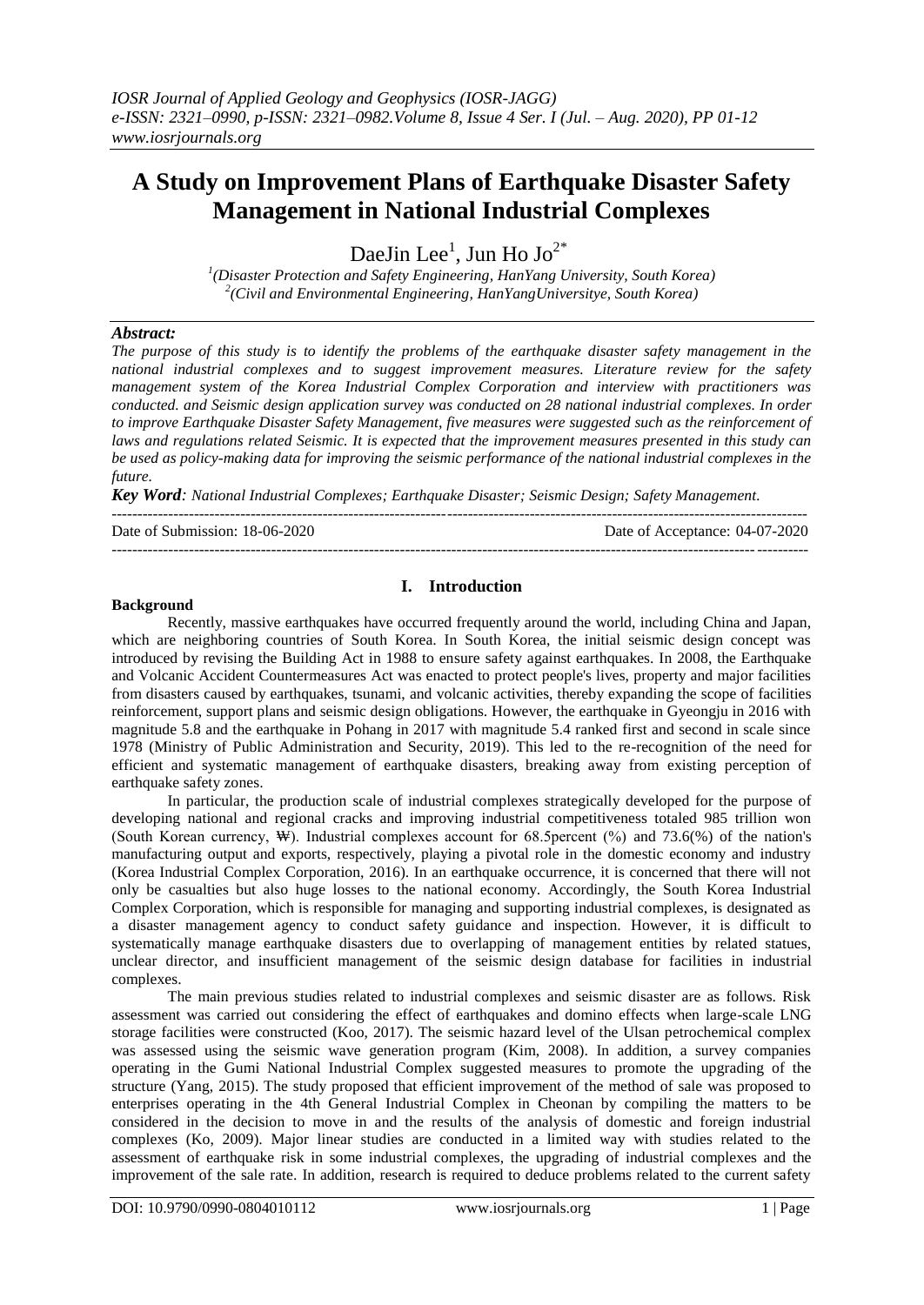management of seismic disaster in industrial complexes and to suggest way to improve them. Therefore, the study aims to examine the operation status of the South Korea Industrial Complex Corporation's safety management in national industrial complexes. Also, the study aims to identify the problems in safety management of earthquake disasters and to present measures to improve them through investigation of seismic design application status. The objectives of this study are as follows: First, to conduct a survey on the application of seismic-resistant design to 28 national industrial complexes in the Korea Industrial Complex Corporation conducts and to investigate the problems of seismic disaster safety management in national industrial complexes. Second, to present improvement measured by compiling the investigated problems of seismic disaster safety management in the national industrial complex.

### **Method and Scope of the Study**

This study conducted a survey on the safety management operation system and interview of the Korea Industrial Complex Corporation, the main body of the management of the industrial complex, to identify and improve the safety management problems of the national industrial complex. The study conducted a survey of 28 national industrial complexes on the government's application of seismic design and integrated and rearranged current safety management problems in national industrial complexes. Subsequently, improvement measures are presented by reflecting relevant literature surveys and expert opinions. The detail description of the research procedures and methods outlined above is as follows: First, the aim, scope and procedure of this research are established by considering the policies and prior studies related to the safety management of earthquake disasters in national industrial complexes. Second, conduct a survey on the status of safety related to the Korea Industrial Complex Corporation, the main body of the National Industrial Complex. Subsequently, an interview survey is conducted with office director of safety at the industrial complex and the workplace to investigate problems in safety management of seismic disasters. Third, a database of seismic design application data will be established in 28 national industrial complexes by utilizing a survey table on seismic design application, along with literature review including building management registration. Also, the study investigates seismic disaster safety management problems in the database construction process. Lastly, the problems identified in the above process are integrated and rearranged to reflect the opinions of experts, and the measures for improving the safety management of earthquake and disaster in the national industrial complex are presented in consideration of previous research and expert opinions.

### **II. Investigation on Safety Management of Seismic Disaster in National Industrial Complexes Procedure and Method**

There is a high risk of massive casualties and economic losses in the event of a seismic disaster, due to the nature of the industrial complex where complex facilities are created in a group for the purpose of developing national and regional cracks and improving industrial competitiveness. The investigation of the problems of the current seismic disaster safety management in the national industrial complex should be preceded in order to minimize these damages and to prepare an efficient management system. To achieve the aim, a survey was conducted on the current status of safety management and application of seismic design by the Korea Industrial Complex Corporation, the operator of the national industrial complex. Detailed description of the procedures and methods for investigating the national seismic disaster safety management problems is as follows (See figure 1).

First, the Korean Industrial Complex Corporation, as the managing body of the National Industrial Complex, conducts a literature review on the laws, guidelines, and the status of major tasks. Based on this, interview in-person will be conducted with office director of safety of the Korea Industrial Complex Corporation and occupied companies to investigate current problems in safety management of seismic disasters. Second, a database on the application of seismic design in national industrial complexes is established through a written survey using a literature survey, such as a building management registration, and an seismic-resistant status survey table. Then, determine the application status of seismic design in the national industrial complex and the problems identified during the investigation process. Third, the problems investigated in the above process are integrated and rearranged by reflecting the opinions of experts' opinions. It will then be used as basic data to present measures to improve the safety management of earthquake and disaster in national industrial complexes.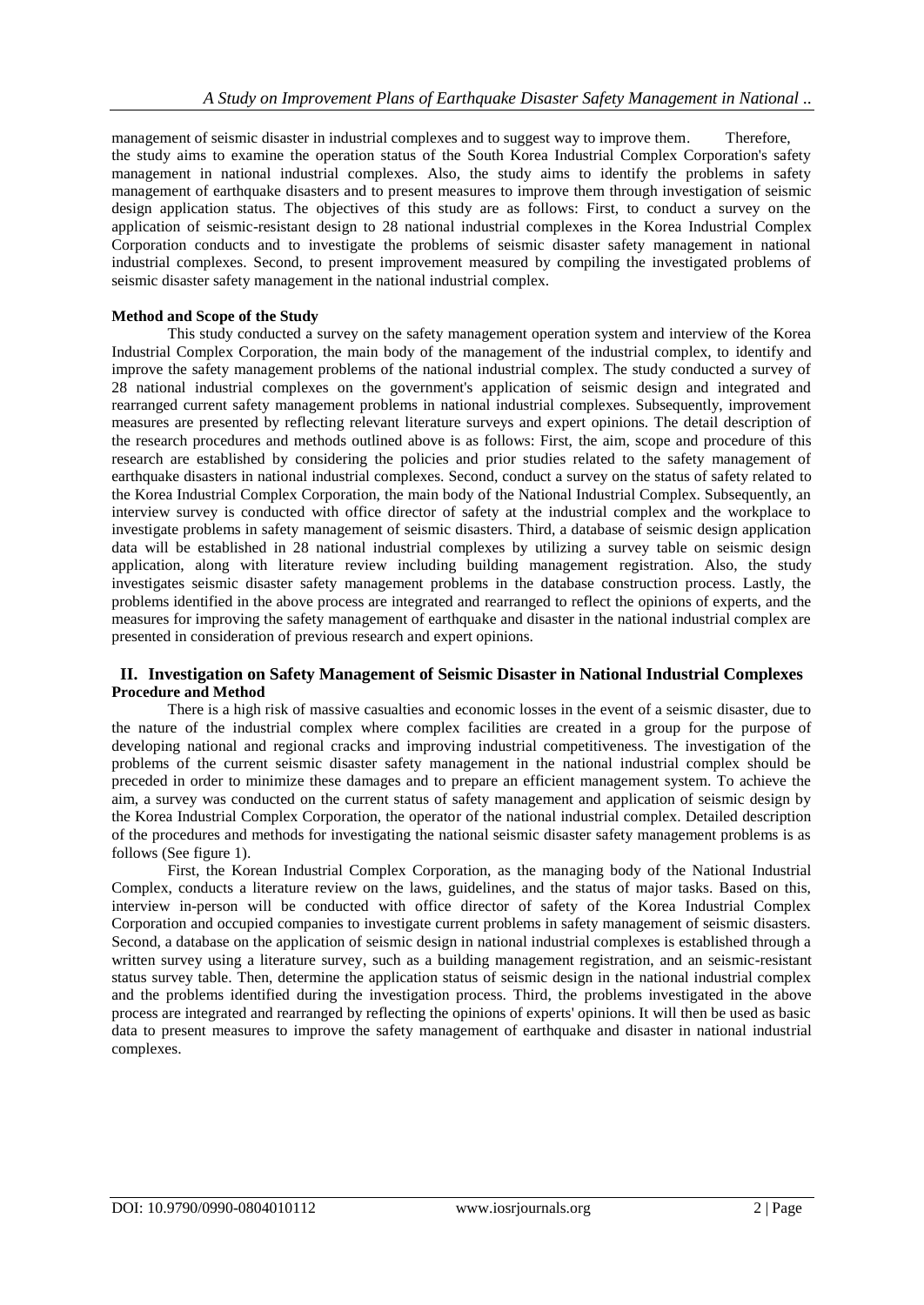

**Figure no 1:** Procedures and methods for investigation seismic disaster safety management problems.

# **Status and Interview Survey**

It is required in order to identify problems in the safety management of the national industrial complex by understanding the safety management system of the Korea Industrial Complex Corporation, as the managing body of the national industrial complex. Therefore, the Korea Industrial Complex Corporation investigated the legal basis for safety. the human resources management systems and the details of major tasks. The Korea Industrial Complex Corporation is related to the following Laws and Acts: Article 3 of the "Framework Act on the Management of Disaster and Safety and Enforcement Decree of the Same Act" (Disaster Management Responsible Agency); Article 25-2 of the "Framework Act on the Management of Disasters and Safety" (Disaster Prevention Measures by the Head of the Disaster Management Agency); Article 45 of the "Industrial Cluster Development and Factory Establishment Act and Article and of the Enforcement Decree of the Same Act" (Safety Management of Industrial Complexes); Safety Management Status of Article 16 of the "Industrial Complex Management Guidelines (Guidelines for Safety Management). The main jurisdictions are 32 national industrial complexes, 13 general industrial complexes, 14 foreign-invested area and two agricultural and industrial complexes. In addition, a location safety office is established with the head of the Corporate Support Headquarters, and a cooperative relationship with the relevant Disaster Prevention Center is maintained, and a safety management operation system is organized as follows (Figure no2);



**Figure no 2:** Industrial Complex Corporation Safety Management Operating system.

**T**he Korea Industrial Complex Corporation, established with the aim of developing and managing industrial complexes and supporting industrial activities of enterprises, manages a total of 61 industrial complexes, including 32 national industrial complexes. It is designated as a disaster management agency under the Framework Act on Disaster and Safety Management. Therefore, the organization should perform duties such as establishing a disaster prevention management system for the facilities under directors' jurisdiction and promoting safety-related activities. In addition, in accordance with the Act on the Promotion of Industrial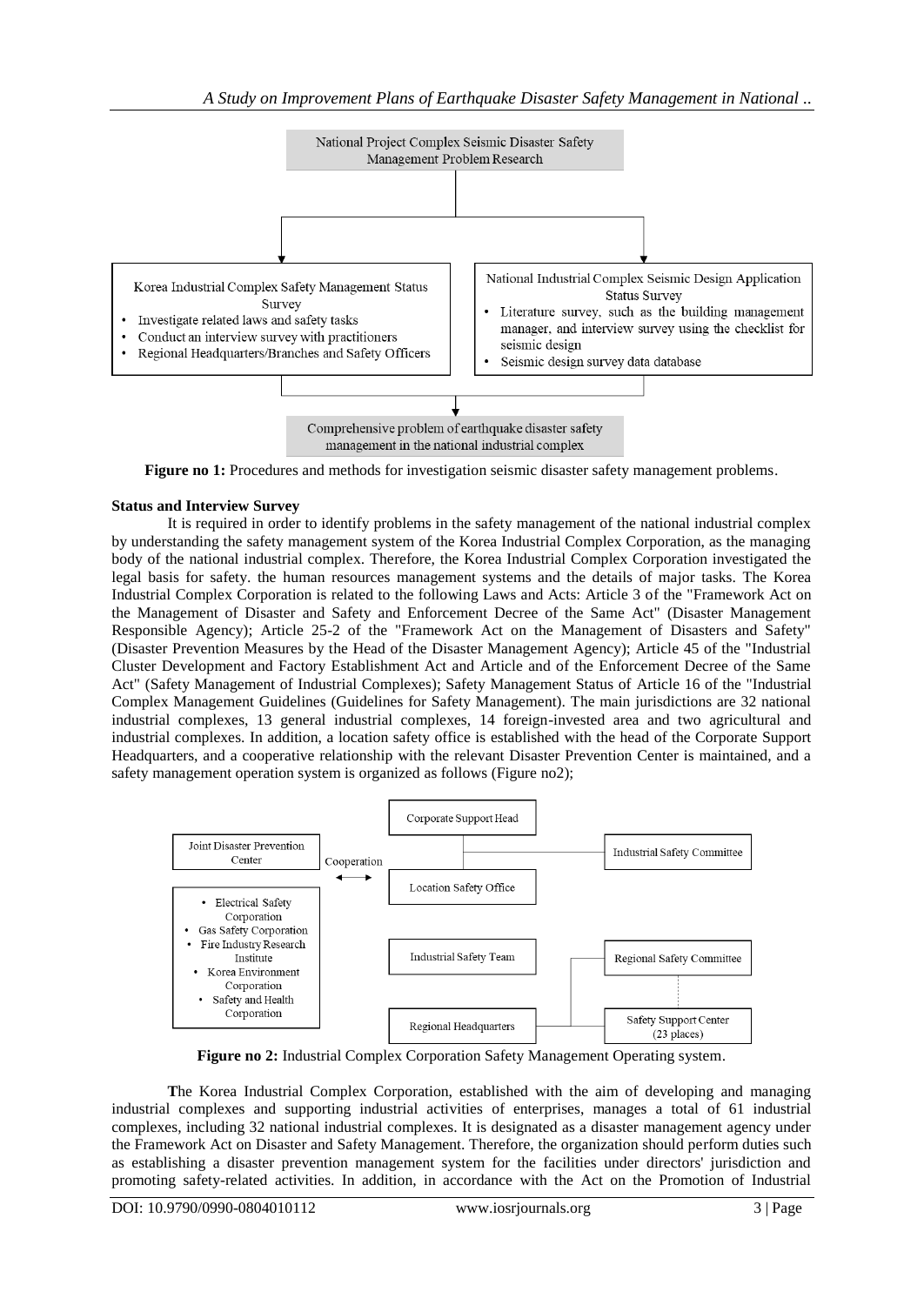Aggregation and Factory Establishment and related guidelines preventive activities such as safety inspection, guidance, safety education, and campaigns are carried out in cooperation with safety-specialized institutions including fire stations, Korea Occupational Safety and Health Agency and relevant ministries.

The company is carrying out tasks such as radio waves and restoration support to related agencies in the event of a disaster or accident, including an earthquake. These tasks are handled by the location safety office in the industrial complex and by each regional headquarters and branch office including Safety Support Center. The safety Committee is operated to review and provide advice on the overall safety management of industrial complexes in preparation for the occurrence of multiple accidents in industrial complexes. In addition, the head of the Corporate Support Headquarters is comprised of about 15 experts, led by the chairperson, to conduct related advisory activities, such as deliberation on the establishment of a comprehensive plan for safety management, and improvement of policies and systems.

In this study, based on the results of the survey on the scope and system of the Korea Industrial Complex Corporation, the operator of the National industrial complex, an interview survey was conducted with the regional headquarters, branch offices and official safety management personnel of the occupied companies to identify the current problems in the safety management of the seismic disaster. Table no1 is summarized as follows;

| Classification | Details                                                                                                                                                                                                                                         |
|----------------|-------------------------------------------------------------------------------------------------------------------------------------------------------------------------------------------------------------------------------------------------|
| Period         | $-2017.10 \approx 2017.12$ .                                                                                                                                                                                                                    |
| Subject        | - Korea Industrial Complex Corporation Regional<br>Headquarters / Designated person in charge of safet<br>y with 23 branches<br>- Designated person in charge of 17 branches regist<br>rated companies (Intensive management of facilitie<br>s) |
| Contents       | - Inspection of implementation of disaster safety m<br>anagement<br>- Safety inspection by facility and business establis<br>hment                                                                                                              |

Table no 1: Overview of the interview survey of the officials in charge of safety management of South Korea.

This study was conducted by visiting the local headquarters/branch offices of the Korea Industrial Complex Corporation and working-level officials of the occupied companies to conduct an interview survey on the implementation of earthquake and disaster safety management, and the problems identified are as follows:

# **1) Lack of legal basis for safety examination and reduced efficiency of inspection**

The Korea Industrial Complex Corporation is designated as a disaster management agency under Article 3 of the Framework Act on the Management of Disaster and Safety, but it has no legal force in relation to safety management. Also, only safety guidance authority shall be granted under Article 45 of the Industrial Cluster Development and Factory Establishment Act and Article 58 of the Enforcement Decree of the same Act, and the head of the administrative agency shall be request to cooperate in the corrective action during the safety guidance. The safety management work of various facilities and sites in the industrial complex may result in blind spots of management as it is carried out in accordance with the applicable laws of each department as follows (Table no2). In addition, guidance inspections are conducted at the same workplace more than 10 times a year, causing a burden on the workplace, and the work efficiency is reduced due to the ambiguity of the competent department that can manage them in an integrating.

| $\frac{1}{2}$<br>$m_{\rm s}$ and $m_{\rm s}$ or $m_{\rm s}$ |                                                   |                                                    |                                |                                        |  |  |  |  |  |  |
|-------------------------------------------------------------|---------------------------------------------------|----------------------------------------------------|--------------------------------|----------------------------------------|--|--|--|--|--|--|
| Classification                                              | Relevant<br>legislation                           | Main task                                          | Organization<br>in charge      | Relevant<br>department                 |  |  |  |  |  |  |
| Safety<br>education/industrial<br>accidents                 | <b>Industrial Safety</b><br>and Health Act        | Work<br>environment<br>and disaster<br>inspection  | Safety and<br>Health<br>Agency | Ministry of<br>Employment<br>and Labor |  |  |  |  |  |  |
| Gas safety                                                  | <b>High Pressure</b><br>Gas Safety<br>Control Act | Safety of high-<br>pressure gas                    | Gas safety<br>Corp.            | Ministry of<br>industry                |  |  |  |  |  |  |
| <b>Electrical</b> safety                                    | Electrical<br><b>Business Act</b>                 | Safety<br>inspection of<br>electrical<br>equipment | Electrical<br>safety Corp.     | Ministry of<br>industry                |  |  |  |  |  |  |

**Table no2:** Status of safety management agencies by sector.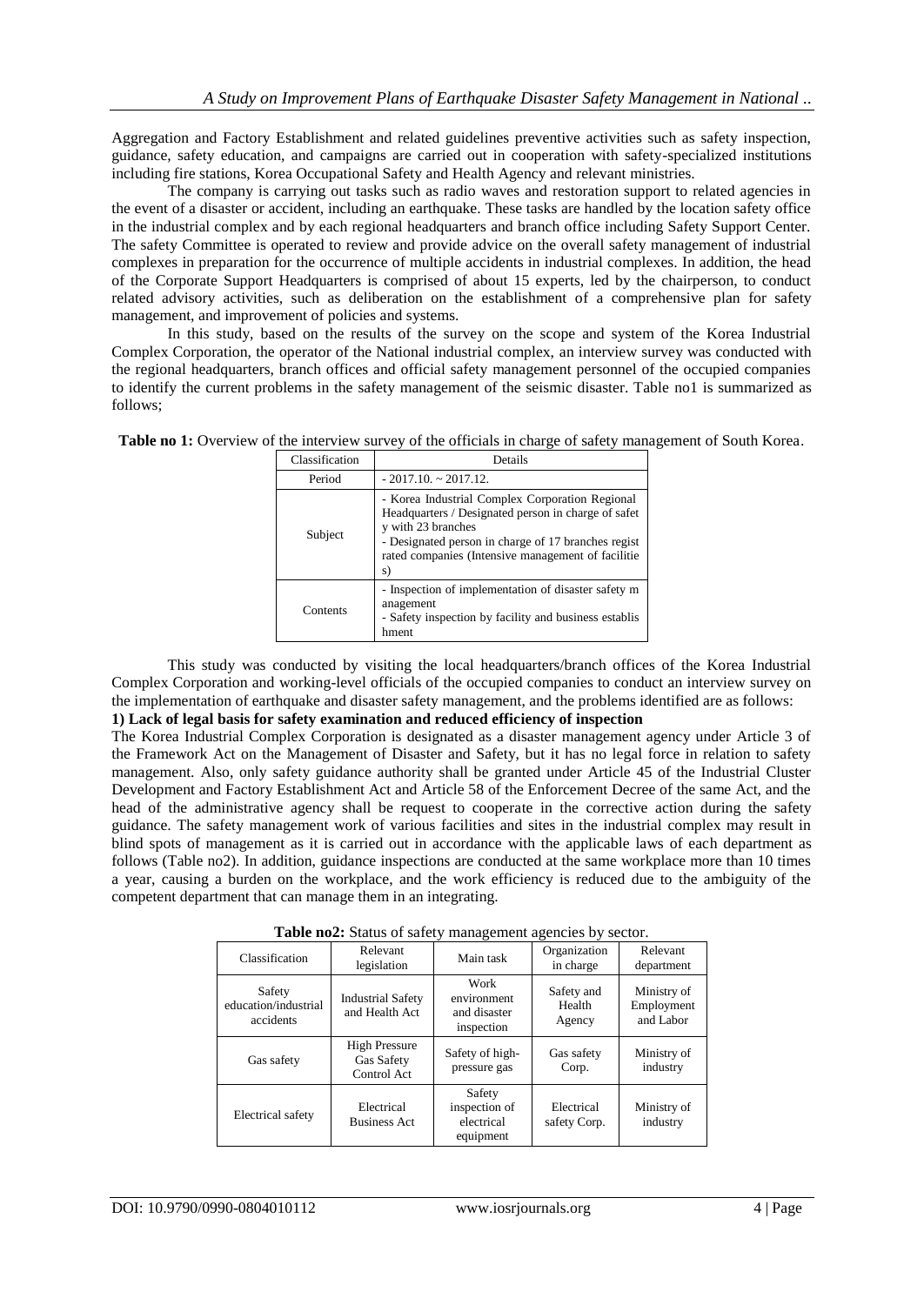| Fire safety                 | Installation and<br>Maintenance of<br>Fire-Fighting<br>System Act | Fire-fighting<br>facility safety<br>inspection | Fire station                                                                   | Ministry of<br>public<br>administration<br>and security |
|-----------------------------|-------------------------------------------------------------------|------------------------------------------------|--------------------------------------------------------------------------------|---------------------------------------------------------|
| Handling<br>dangerous goods | Dangerous<br>Goods Safety<br>Control Act                          | Dangerous<br>goods storage                     | Fire station                                                                   | Ministry of<br>public<br>administration<br>and security |
| Hazardous<br>chemicals      | Chemical<br>Control Act                                           | Toxic/hazardous<br>chemicals                   | Regional<br>environmental<br>office.<br>environmental<br>research<br>institute | Ministry of<br>environment                              |
| Pipeline safety             | Oil Pipelines<br>Safety<br>Management Act                         | Pipeline safety<br>management                  | Korea gas<br>safety corp.<br>local<br>government                               | Ministry of<br>industry                                 |
| Natural disaster            | <b>Natural Disaster</b><br>Countermeasures<br>Act                 | Natural disaster                               | a local<br>government                                                          | Ministry of<br>public<br>administration<br>and security |

# **2) Limitation of securing safety-related resources against seismic disasters**

Large companies are preparing for future earthquakes and other disaster by setting up their own safety management plans, such as hiring safety management personnel, evaluating annual seismic performance, and establishing reinforcement plans by compiling a separate safety-related budget. However, in the case of medium and small companies, inspection of hazardous facilities and seismic performance evaluation in the workplace have not been carried out periodically due to limitations in securing budget. It is also aware of the need for proper repair and reinforcement of some hazardous facilities, but only short-term repair work is carried out due to insufficient funds.

# **3) Shortage of safety guidance and inspection personnel**

The Korea Industrial Complex Corporation is conducting safety guidance and inspection of vulnerable areas and safety conditions in the complex, focusing on vulnerable times such as winter and thawing seasons. As the number of companies in charge of safety management in the Korea Industrial Complex Corporation is excessive (as of 2017, 19,703 registrated companies), there is a concern that formal safety guidance and inspection will be conducted as work fatigue increases.

# **4) Shortage of promotion on expertise in the seismic disaster safety**

Specialization is required through training in accordance with systematic education programs in order for each subject to respond relevantly and swiftly in a disaster situation. In most cases, safety managers in the Korea Industrial Complex Corporation are performing both resident management tasks and duties, and they are focusing on tasks related to the management of registered companies and structural advancement. It is difficult to secure disaster management capabilities for safety managers at the Korea Industrial Complex Corporation, as disaster safety education is also operated mainly by external institutions. In addition, the safety managers of the industrial complex and the registered tenant companies lack expertise as they perform concurrent duties other than hiring safety managers or entrust them to external companies if necessary.

# **Investigation on the application of seismic design to National Industrial Complexes**

The Building Act and the Earthquake and Volcanic Accident Countermeasures Act were enacted to prevent seismic damage and minimize damage in the earthquake occurrence, and the seismic design standards were prepared and applied. Facilities in national industrial complexes are also required to be seismic-resistant in accordance with relevant laws. In order to identify current problems in the safety management of seismic disaster in national industrial complexes, a survey of the application status of seismic design in national industrial complexes was conducted as follows (Table no3).

# **Table no3:** A survey on the seismic design of national industrial complex.

| Classification | Details                                                                                                                                                                              |
|----------------|--------------------------------------------------------------------------------------------------------------------------------------------------------------------------------------|
| Period         | $-2017.05. \sim 2017.12.$                                                                                                                                                            |
| Subject        | - 28 national industrial complexes nationwi<br>de (excluding Daegu, Pohang Blue valley,<br>Bitgreen and Jangseong)<br>- 19,703 companies $/$ 41,914 units under th<br>e jurisdiction |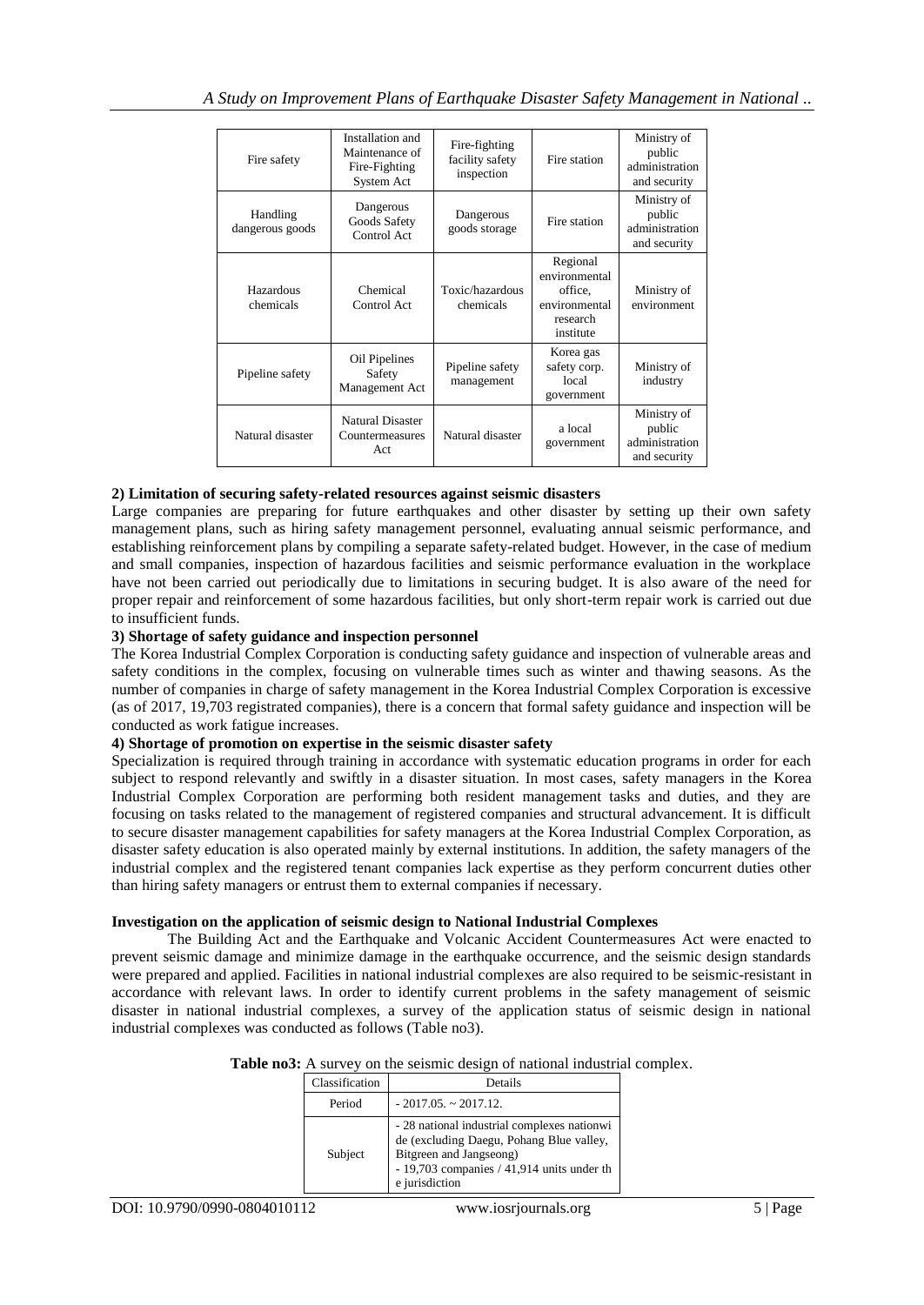| Contents | <b><i>D</i></b> Research on literature (Building manage<br>ement register, seismic design verification)<br>Interviews and written surveys of occu<br>pied companies (using the earthquake-resis<br>tant survey table) |
|----------|-----------------------------------------------------------------------------------------------------------------------------------------------------------------------------------------------------------------------|
|----------|-----------------------------------------------------------------------------------------------------------------------------------------------------------------------------------------------------------------------|

As shown in Table no4, literature surveys, including building management registrations, are conducted on the tenant companies in 28 national industrial complexes nationwide. If necessary, a visit and a written survey were conducted to the official staff of the occupant enterprise using the seismic status survey table as follows (Figure no3).

|     | [별형 10]    |                             |                           |                        |                    |                                  |         |         |             |                      |                    |     |          |            |            | $\circ$            |       |          |          |            | AA       | AB   | AC    | <b>AD</b> | AE   | AF    |     | AG                       |
|-----|------------|-----------------------------|---------------------------|------------------------|--------------------|----------------------------------|---------|---------|-------------|----------------------|--------------------|-----|----------|------------|------------|--------------------|-------|----------|----------|------------|----------|------|-------|-----------|------|-------|-----|--------------------------|
|     |            |                             |                           |                        |                    |                                  |         |         |             |                      |                    |     | 순변 다     | 회사명        | 연면적(m) -   | 기타용도               | 높이(m) | 허가일      | 사용승인     | 내진설계 적용 대상 | Icase    | - 중수 | - 연면적 | □높이       | - 중수 | - 연면적 | 되높이 | $\overline{\phantom{a}}$ |
|     |            |                             |                           |                        |                    |                                  |         |         |             | 내진설계 대상시설물의 내진실태 조사표 |                    |     |          | (유)유민테크    | 398.86 공장  |                    | 8.89  | 20140313 | 2015082  |            |          |      | 1000  | 13        |      |       |     |                          |
|     |            |                             |                           |                        |                    |                                  |         |         |             |                      |                    |     |          | 2 (주)고아정공  | 6262 공장    |                    | 12.8  | 20110808 | 20120403 | 적용대상       |          |      | 1000  | 13        |      |       |     |                          |
|     |            |                             |                           |                        |                    |                                  |         |         |             |                      |                    |     |          | 2 (주)고아정공  |            | 1362 사무소           | 12.1  | 20110808 | 20120403 | 적용대상       | 4        |      | 1000  | 13        |      |       |     |                          |
|     |            | 1. 조사대상 현황                  |                           |                        |                    |                                  |         |         |             |                      |                    |     |          | 3 (주)현우기연  | 1311 공장    |                    | 9.65  |          | 20041123 |            | $\theta$ |      |       |           |      |       |     |                          |
|     |            |                             |                           |                        |                    |                                  |         |         |             |                      |                    |     |          | 3 (주)현우기연  |            | 1080 공장, 사무실       | T     | 20010811 | 20020205 |            |          |      | 10000 | 10000     |      |       |     |                          |
|     | 회사명        |                             |                           |                        |                    |                                  |         |         |             | 조사변호                 | 00산단-0             |     |          | 3 (주) 현우기연 |            | 547.2 사무실          | 11.2  | 20010811 | 20020205 |            |          |      | 10000 | 10000     |      |       |     |                          |
|     | 日益자        |                             |                           |                        |                    |                                  |         | 公理局     |             |                      |                    |     |          | 4 (주)거성    | 598.7 공장   |                    | 11.05 | 20070824 | 20080527 |            |          |      | 1000  | 10000     |      |       |     |                          |
|     |            | 2. 건축물 · 시설물별 조사표           |                           |                        |                    |                                  |         |         |             |                      |                    |     |          | 5 (주)광진피염  | 843.7 공장   |                    | 10.6  | 20041217 | 20050420 |            |          |      | 10000 | 10000     |      |       |     |                          |
|     |            |                             |                           |                        |                    |                                  |         |         |             |                      |                    |     |          | 6 (주)가랑이앤  |            | 998 공장             | 14.1  | 20100325 | 20101110 | 적용대상       |          |      | 1000  | 13        |      |       |     |                          |
|     |            |                             | 건물규모                      |                        |                    |                                  |         | 내진설계    |             |                      |                    | 11  |          | 6 (주)가람이엔  | 639.7 공장   |                    | 14.1  | 20130531 | 20130702 | 적용대상       |          |      | 1000  | 13        |      |       |     |                          |
|     | 298        | 건물<br>용도                    |                           | 연면적                    | 구조                 | 준공<br>Fas,   <sup>da</sup>   Das |         |         | (중요도)       | 배진동급  적용 미적용<br>관련법규 | 적용, 미적용<br>관련법규내용  | 12  |          | 6 (주)가람이앤/ |            | 378.35 공장(사무소,기숙사) | 8.5   | 20100325 | 20101110 |            |          |      | 1000  | 13        |      |       |     |                          |
|     |            |                             | 94                        | (m <sup>2</sup> )      |                    |                                  |         |         |             |                      |                    | 13  |          | 6 (주)가람이앤/ | 313.14 공장  |                    | 14.1  | 20130531 | 20130702 | 적용대상       |          |      | 1000  | 13        |      |       |     |                          |
| 墨   |            | 사무실                         |                           | 1,000                  | <b>JEEP AT</b>     | ZIB.3.1                          |         | $\circ$ |             | 건축법                  | 기준면적 이하            | 14  |          | 7 (주)광성이연기 | 1337.83 공장 |                    | 11.5  | 20120702 | 20121002 | 적용대상       |          |      | 1000  | 13        |      |       |     |                          |
|     |            | $\frac{1}{2}$ $\frac{1}{2}$ |                           |                        | 11,000 일골조 205,3,1 |                                  | $\circ$ | $\sim$  | (2)         |                      | 국토부 고시 간축물 중요도에    | 15  |          | 7 (주)광성이엔; | 880.39 공장  |                    |       | 19971101 | 19980629 |            |          |      | 10000 | 10000     |      |       |     |                          |
| JJ. |            |                             |                           |                        |                    |                                  |         |         |             |                      | (간축구조기준) 때 본 등급 부여 | 16  |          | 7 (주)광성이엔; | 368.2 공장   |                    | 9.5   | 20150128 | 20150624 |            |          |      | 1000  | 13        |      |       |     |                          |
| ıсı |            |                             |                           |                        |                    |                                  |         | 내진설계    |             |                      |                    | 17  |          | 8 (유)이우스인! |            | 3765.18 공장,식당,휴게실  | 7.3   | 20100617 | 20101208 | 적용대상       |          |      | 1000  | 13        |      |       |     |                          |
|     | 생산<br>상 시설 | 시설물<br>음도                   | <b>유수</b><br>$\approx 01$ | 용량<br>$(\mathfrak{m})$ | 구조                 | 준공                               |         |         | (愛容도)       | 용의미, 용의 등공편비<br>관련법규 | 적용 미적용<br>관련법규내용   | 18  |          | 8 (유)이우스인! |            | 3372.09 공장,사무실,화장실 | 73    | 20100617 | 20101208 | 적용대상       |          |      | 1000  | 13        |      |       |     |                          |
|     |            |                             |                           |                        |                    | 년혈일   적용   미적용                   |         |         |             |                      |                    | 19  |          | 8 (유)이우스인! |            | 2827.77 공장,탈의실,화장실 | 7.3   | 20100617 | 20101208 | 적용대상       |          |      | 1000  | 13        |      |       |     |                          |
|     |            |                             |                           |                        |                    |                                  |         |         |             |                      | 공토부 고시 경영을 줄요도에    | 20  |          | 8 (유)이우스인! |            | 2827.77 공장,탈의실,화장실 | 7.3   | 20100617 | 20101208 | 적용대상       |          |      | 1000  | 13        |      |       |     |                          |
|     |            | 위원물<br>저장                   | 20<br>(Sei                |                        |                    | 1.000 불구조물   2003.1   ロ          |         | $\sim$  | (1)         |                      | (건축구조기준) 때문 등급 부여  | 21  |          | 9 (주)골드텔   | 709.01 공장  |                    |       | 20030124 | 20030407 |            |          |      | 10000 | 10000     |      |       |     |                          |
|     |            |                             |                           |                        |                    |                                  |         |         |             |                      |                    | 22  |          | 10 (주)광진피엠 | 1485 공장    |                    | 8.42  | 20000629 | 20001221 |            |          |      | 10000 | 10000     |      |       |     |                          |
|     | 특이시합       |                             |                           |                        |                    |                                  |         |         |             |                      |                    | 23  |          | 10 (주)광진피염 | 1415 공장    |                    | 8.42  | 20000629 | 20001221 |            |          |      | 10000 | 10000     |      |       |     |                          |
|     |            | 3. 조사결과 의견                  |                           |                        |                    |                                  |         |         |             |                      |                    | 24  |          | 10 (주)광진피엠 |            | 960 공장             | 7.25  | 20061019 | 20061226 |            |          |      | 1000  | 10000     |      |       |     |                          |
|     |            |                             |                           |                        |                    |                                  |         |         |             |                      |                    |     |          | 10 (주)광진피엠 |            | 752.81 근린생활시설,창고   |       | 20000629 | 20001221 |            |          |      | 10000 | 10000     |      |       |     |                          |
|     |            |                             |                           |                        |                    |                                  |         |         |             |                      |                    | 26  |          | 10 (주)광진피엠 |            | 432 공장             | 5.97  | 20061019 | 20061226 |            |          |      | 1000  | 10000     |      |       |     |                          |
|     |            | - 시설물 상태, 내진보강 필요 등 총괄의견 정리 |                           |                        |                    |                                  |         |         |             |                      |                    | 27  |          | 11 (주)나노팩  | 1427.82 공장 |                    | 9.5   | 20000623 | 20001104 |            |          |      | 10000 | 10000     |      |       |     |                          |
|     |            |                             |                           |                        |                    |                                  |         |         |             |                      |                    | 28  |          | 12 (주)뉴그린코 | 1770 공장    |                    | 9.6   | 20130905 | 20140129 | 적용대상       |          |      | 1000  | 13        |      |       |     |                          |
|     |            |                             |                           |                        |                    |                                  | 29      |         | 12 (주)뉴그린코i | 994.5 공장             |                    | 9.6 | 20130905 | 20140129   |            |                    |       | 1000     | 13       |            |          |      |       |           |      |       |     |                          |

**Figure no3:** Establishment of a survey table and database on the application of seismic design in national industrial complex.

As shown in Figure no 2, the results of an annual survey on the application status of seismic design in national industrial complexes based on the database of seismic design in national industrial complexes are as follows (Table no 4). The survey items were used to build database including ground area, building permit date and seismic design application status. The seismic design standard applied according to the purpose and timing of the national industrial complex are different in the course of the investigation into the seismic design of the national industrial complex. Therefore, the seismic design application was determining based on the seismic design criteria at the time of building permit not the current seismic design criteria.

**Table no4:** A survey on the application of seismic design to national industrial complexes by years.

| Classification | Total area<br>$\lceil m^2 \rceil$ | Seismic<br>design<br>applied<br>area [ m 1 | Rate of<br>seismic<br>resistance<br>$\lceil \% \rceil$ |  |  |  |
|----------------|-----------------------------------|--------------------------------------------|--------------------------------------------------------|--|--|--|
| ~1979          | 4.706.452                         |                                            | 0.0                                                    |  |  |  |
| 1980~1989      | 10,859,010                        | 480,704                                    | 4.4                                                    |  |  |  |
| 1990~1999      | 18,088,014                        | 3,660,418                                  | 20.2                                                   |  |  |  |
| $2000 - 2009$  |                                   | 28,421,857 17,979,067                      | 63.3                                                   |  |  |  |
| $2010 -$       | 10.995.355 9.684.202              |                                            | 88.1                                                   |  |  |  |
| Unknown        | 4,539,857                         |                                            | 0.0                                                    |  |  |  |
| Total          | 77,610,545 31,804,391             |                                            | 41.0                                                   |  |  |  |

As shown in Table no5, the results of an annual survey on the application of seismic-resistant design to national industrial complexes are summarized. Since the establishment of the national industrial complex, the seismic-resistant rate has been continuously increasing, and 88.1% of the national industrial complex has been found to have been the highest since 2010. This is considered to have had a significant impact on the seismicresistant rate of national industrial complexes as the scope of th mandatory application of seismic design has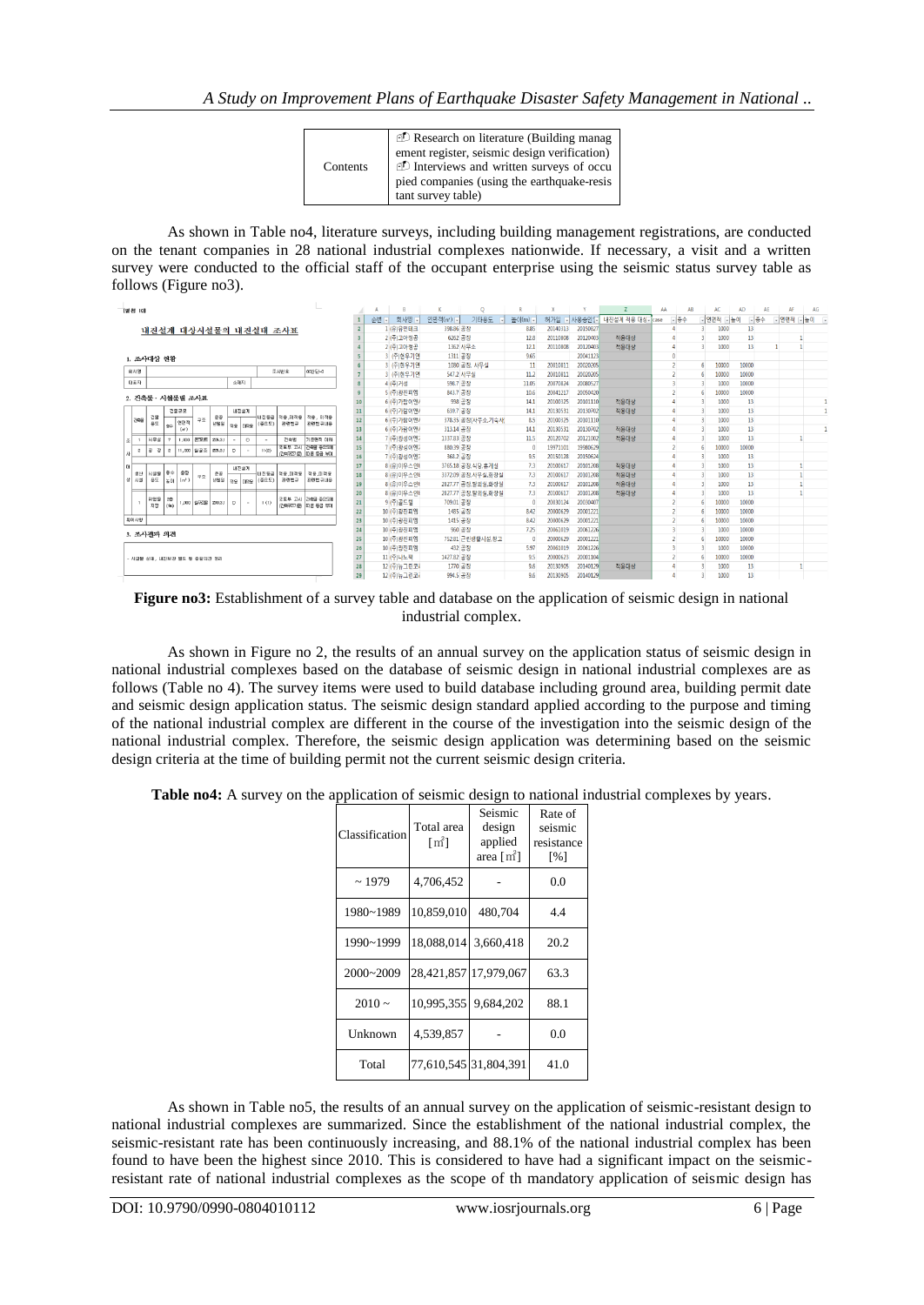gradually expanded since 1988 when seismic design standards were first established due to the revision of the Building Act. In order to investigate the application status of seismic design according to the use of facilities constructed in national industrial complexes, Table no5 was reorganized according to the classification of building use under Article 3-5 of the Enforcement Decree of the Building Act.

|                                                 |                                            |                                                |                                         | use.                                                     |                       |                                                         |                                         |
|-------------------------------------------------|--------------------------------------------|------------------------------------------------|-----------------------------------------|----------------------------------------------------------|-----------------------|---------------------------------------------------------|-----------------------------------------|
| Classification                                  | Total<br>area $[\, \mathrm{m}^{\! 2}$<br>1 | Seismic<br>design<br>applied<br>area [m2]<br>1 | Rate of<br>seismic<br>resistance<br>[%] | Classification                                           | Total area<br>$[m^2]$ | Seismic<br>design<br>applied<br>area $[\,\mathrm{m}^2]$ | Rate of<br>seismic<br>resistance<br>[%] |
| Detached<br>dwelling                            | 56,434                                     | 52,775                                         | 93.5                                    | Factory                                                  |                       | 74,734,703 30,670,795                                   | 41.0                                    |
| multi-unit<br>dwelling                          | 343,861                                    | 145,599                                        | 42.3                                    | Warehouse<br>facility                                    | 917,858               | 381,860                                                 | 41.6                                    |
| 1st class<br>neighborhood<br>living facility    | 50,889                                     | 18,300                                         | 36.0                                    | Dangerous<br>goods storage<br>and treatment<br>facility  | 393,507               | 177,215                                                 | 45.0                                    |
| 2nd class<br>neighborhood<br>living facility    | 162,592                                    | 10,997                                         | 6.8                                     | automobile-<br>related facility                          | 71,614                | 6,725                                                   | 9.4                                     |
| Cultural and<br>assembly<br>facility            | 5,277                                      | 4,749                                          | 90.0                                    | animals and<br>plants-related<br>facility                | 102                   | ٠                                                       |                                         |
| Religious<br>facility                           |                                            |                                                |                                         | Resource<br>circulation-<br>related facility             | 23,375                | 4.432                                                   | 19.0                                    |
| Sales facility                                  | 60,979                                     | 59,970                                         | 98.3                                    | Correctional<br>and military<br>facility                 | 379                   |                                                         |                                         |
| Transportation<br>facility                      | 23,578                                     | 10,529                                         | 44.7                                    | <b>Broadcasting</b><br>and<br>communications<br>facility | 31                    |                                                         |                                         |
| Medical<br>facilities                           | 21,189                                     | 21,189                                         | 100                                     | Cemetery-<br>related facility                            |                       |                                                         |                                         |
| Educational<br>research and<br>welfare facility | 256,527                                    | 90.897                                         | 35.4                                    | Power<br>generation<br>facility                          | 665                   |                                                         |                                         |
| The elderly<br>facility                         | 10,442                                     | $\overline{a}$                                 | $\overline{a}$                          | Tourism resting<br>facility                              | 12                    | ä,                                                      | ٠                                       |
| Training facility                               | $\overline{a}$                             | $\overline{a}$                                 | ÷,                                      | Funeral facility                                         | $\overline{a}$        | $\overline{a}$                                          |                                         |
| Excercise<br>facility                           | 522                                        | $\overline{a}$                                 |                                         | Campsite<br>facility                                     |                       |                                                         |                                         |
| Business facility 438,276 131,287               |                                            |                                                | 30.0                                    | Unclassified<br>classification                           | 20,663                |                                                         | L,                                      |
| Accommodation<br>facility                       | 17,072                                     | 17,072                                         | 100                                     | Total                                                    | 77,610,545 31,804,391 |                                                         | 41.0                                    |
| Recreational<br>facility                        |                                            |                                                | $\overline{a}$                          |                                                          |                       |                                                         |                                         |

**Table no5:** Results of survey on the application of seismic design to national industrial complex by building

As a result of the survey on the application of seismic design to national industrial complexes by building use, the total number of building is classified into 29 categories. The contribution of national industrial complexes to the national economy has a significant impact on 56.04% of the total output of industrial complexes (Korea Industrial Complex Corporation, 2016). In particular, 96.3% of the total ground area of factories used for manufacturing purposes was found to account for the highest percentage, and facilities such as religion and training were found to have been established. The ratio of the area to which the seismic design was applied, such as the seismic rate, was found to be 41.0%, which was the same as the seismic rate of the factory facility.

The ratio of the total ground space used for sales and accommodations is 4.7%, which is relatively small compared to the total floor area of factory facilities, which is believed to have little impact on the seismic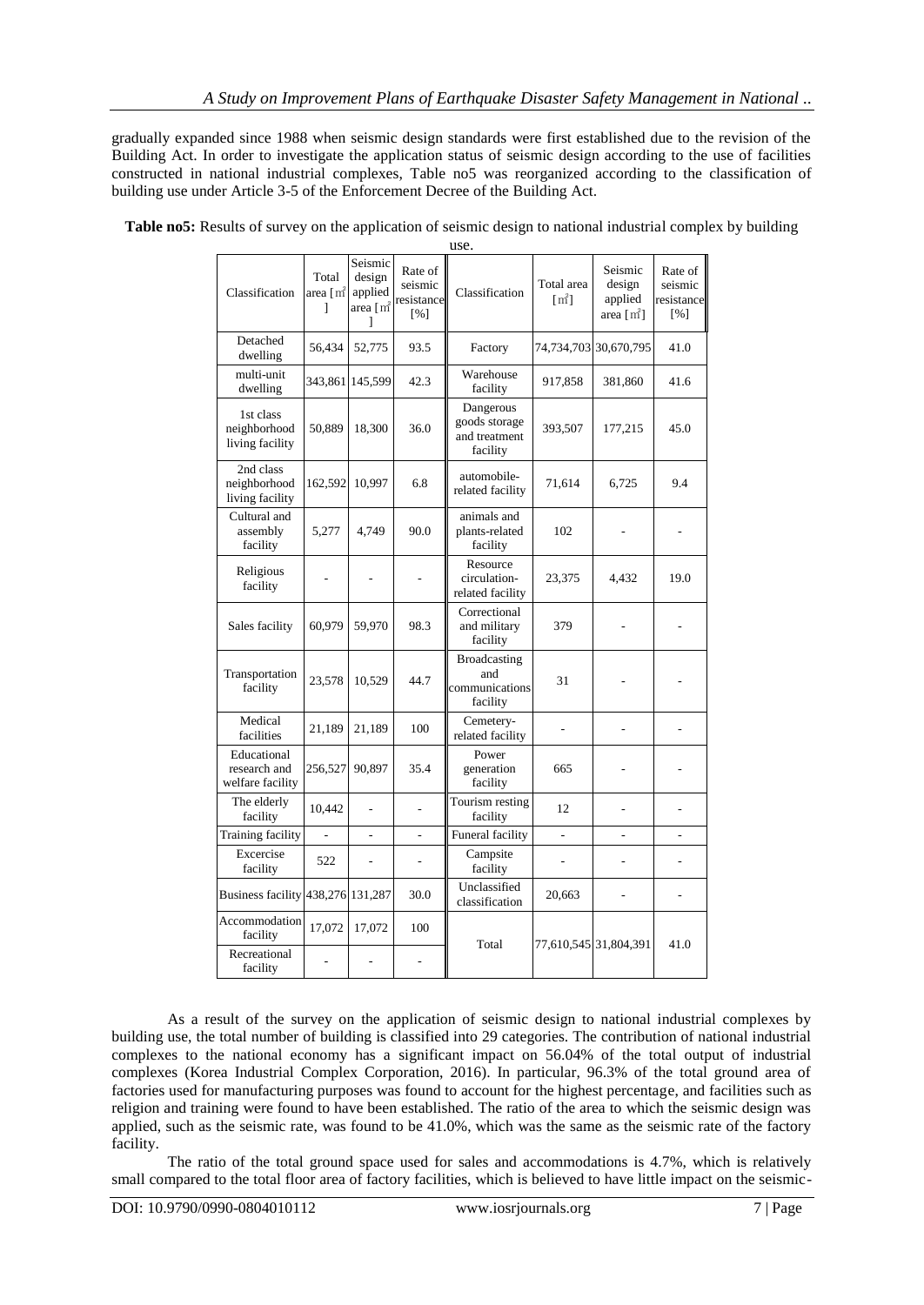resistant rate of the national industrial complex. Therefore, in order to improve the seismic resistance rate of the national industrial complex, seismic performance evaluation of various facilities in the factor use should be conducted first, and reinforcement measures are required if necessary. As shown, the safety management system for seismic disasters generated in the course of conducting a survey on this application of seismic design in national industrial complexes is summarized as follows:

First, structures other than buildings, such as storage tanks, pipes and equipment, are subject to reporting, not subject to approval or permission under the Building Act. Therefore, it is difficult to investigate the installation of structures and violations in the complex due to limited safety personnel of the Korea Industrial Complex Corporation, and there is a limit to relying on the reported contents of the building owners and tenant companies. In addition, it is difficult to secure accurate data due to the disposal and insufficient storage of documents prior to 2005 when the registration of computerized management of official reports was implemented. For these reason, the application status of the seismic design of the workpiece was excluded from this study, and a supplementary study is required.

Second, there is a limit to the verification when the seismic design standards are applied at the time of design or when the tenant company perform its own seismic reinforcement work as data base are collected based on the building management register. In addition, it is difficult to collect appropriate data because there is no legal obligation to provide the relevant information as it corresponds to the internal information of the entity.

Third, it is difficult to establish an accurate database of seismic design application due to the different management entities depending on the types of older materials such as gas and oil, and the lack of integrated systems and standards to systematically manage them.

Fourth, a survey on the application of seismic design in national industrial complexes is conducted based on the building management register prepared according to the seismic design standards prescribed by the Building Act at the time of building permit. Thus, it is difficult to confirm the actual seismic performance when applying the current seismic design standards, and a separate seismic detailed capability evaluation is required.

# **III. Proposal of improvement plan for safety management of seismic disaster Comprehensive seismic disaster safety management problems and selection of improvement measures**

In the previous chapter, problems were investigated in the process of investigating the status of safety management and interview with working-level officials of the Korea Industrial Complex Corporation, as the managing body of the national industrial complex. In chapter 2.2, problems were investigated in the process of investigating the application of seismic design in the national industrial complex as follow (Table 6).

| Problems of Safety Management in Korea Industrial Complex                                                                                                                                                                                                                                                                                                                                                                                                                                         | Problems of the actual condition of seismic design in National                                                                                                                                                                                                                                                                                                                                                             |
|---------------------------------------------------------------------------------------------------------------------------------------------------------------------------------------------------------------------------------------------------------------------------------------------------------------------------------------------------------------------------------------------------------------------------------------------------------------------------------------------------|----------------------------------------------------------------------------------------------------------------------------------------------------------------------------------------------------------------------------------------------------------------------------------------------------------------------------------------------------------------------------------------------------------------------------|
| Corporation                                                                                                                                                                                                                                                                                                                                                                                                                                                                                       | <b>Industrial Complexes</b>                                                                                                                                                                                                                                                                                                                                                                                                |
| Lack of legal regulations (i.g. safety inspections of the industrial<br>complex)<br>Safety inspection and guidance limits according to the application of<br>individual law<br>Insufficient establishment of an integrated management system and<br>reduced work efficiency<br>Limits on securing safety-related funds<br>Lack of safety experts in the industrial complex and tenant<br>companies<br>Lack of safety inspection and guidance expertise<br>Lack of education and training programs | Limitations of investigation on application of seismic design of<br>work-pieces<br>Insufficient management of documents related to seismic design<br>application<br>Insufficient sharing of information related to seismic design<br>Lack of an integrated earthquake-related database<br>Limits to check whether the existing facilities have secured seismic<br>performance due to strengthened seismic design standards |

**Table no6:** The results of investigation on the problems of seismic disaster safety management in the national industrial complex

As shown in Table no7, the problems of seismic disaster safety management in national industrial complexes were re-classified into the same type of problems, reflecting the opinions of relevant experts, including working-level officials of the Korea Industrial Complex Corporation. This study complied a total of five categories of subdivision surrender and derived detailed plans for each items as follows (Table no7), and presented the detailed plans for improving the safety management of seismic disasters in national industrial complexes, including domestic and foreign policy data, as well as expert opinions.

**Table no7:** Comprehensive plan for improving the safety management of seismic disaster in National Industrial

Complex Classification Details Strengthen legal regulations related to seismic-resistant disasters Strengthen regulations related to seismic-resistant materials in the indus trial complexes Granting authority to make measures to remove and destroy seismic-gr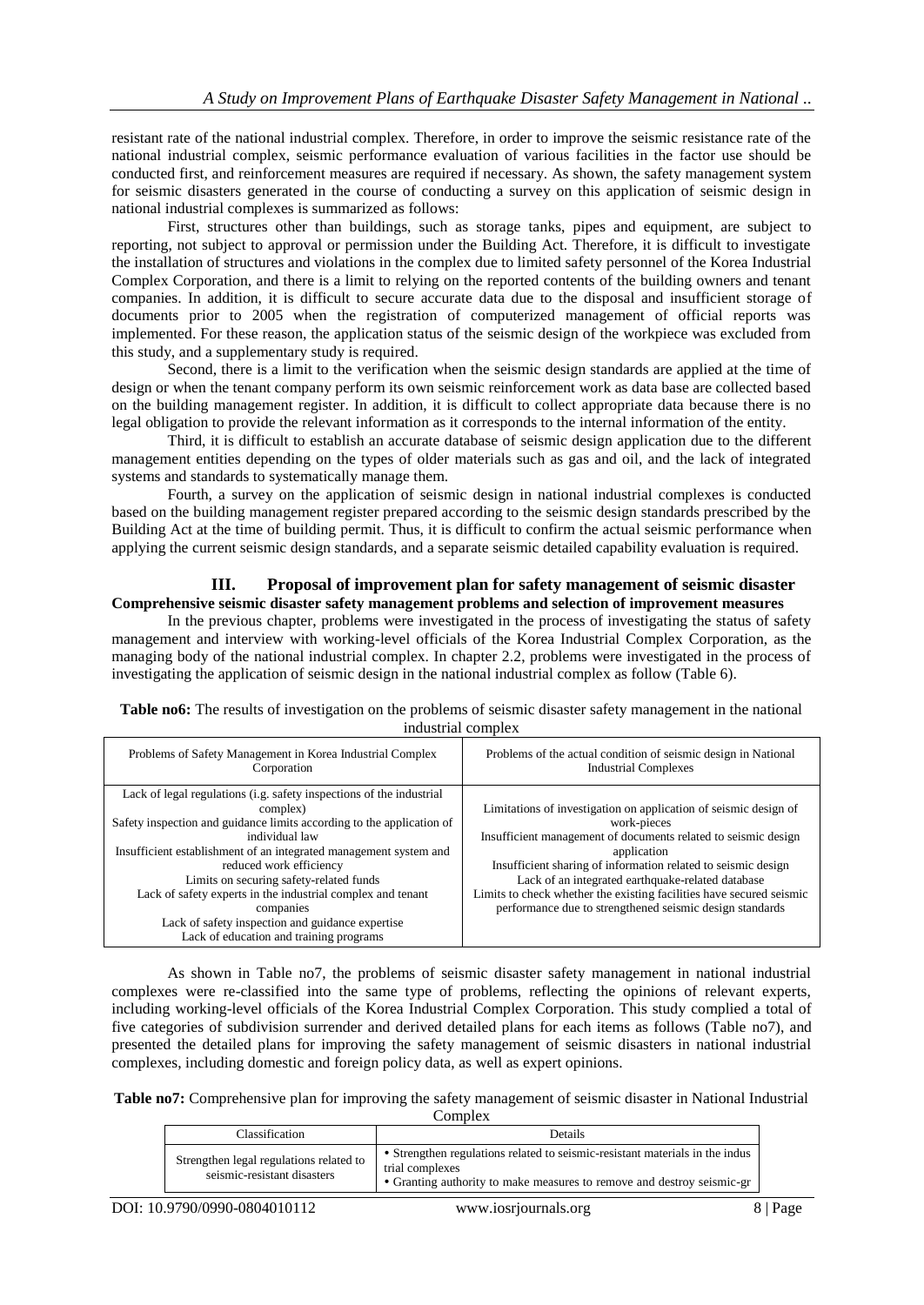|                                                                                     | ade hazardous facilities if left unattended                                                                                                                                                                                                                                                                                                                                               |
|-------------------------------------------------------------------------------------|-------------------------------------------------------------------------------------------------------------------------------------------------------------------------------------------------------------------------------------------------------------------------------------------------------------------------------------------------------------------------------------------|
| Maintenance of the safety management<br>system for industrial complexes             | • Securing the authority to request information from companies that mov<br>e into seismic-grade hazardous facilities<br>• Securing access rights for guidance purpose of occupied companies<br>• Sharing information with local governments and management agencies<br>and securing the right to disclose, the authority to execute measures for d<br>emolition and destruction is given. |
| Establishment of support system for<br>seismic enforcement of occupied<br>companies | • Fund for support of seismic retrofit in industrial complexes<br>• Introduction of an incentive system for seismic reinforcement<br>• - Introduction of seismic hazard designation system                                                                                                                                                                                                |
| Development of seismic inspection<br>support tools                                  | • Development of seismic inspection manual for factor structures<br>• Development of seismic hazard maps for industrial complexes Develop<br>ment and establishment of a seismic-related DB and seismic design self-i<br>nspection system                                                                                                                                                 |
| Strengthen education and promotion of<br>seismic reinforcement                      | • Establish a road-map for education and promotion related to seismic rei<br>nforcement of occupied companies                                                                                                                                                                                                                                                                             |

### **Proposal of improvement plan for safety management of seismic disaster**

Detailed measures for each item on the improvement of the national industrial complex seismic disaster safety management shall be as follows:

### **1)Consolidate legal regulations related to earthquakes**

Under the Framework Act on Disaster and Safety Management, the Korea Industrial Complex Corporation is designated as a disaster management agency. However, there is no legal force in relation to safety management, and the Industrial Aggregation Act only grants the authority to safety guidance. However, it deals with dangerous substances and chemicals in industrial complexes, which are expected to cause massive damage in the event of earthquake. Thus, it is necessary to reinforce seismic-regulation on important facilities in national industrial complexes as well as public facilities through the revision of the Building Act and Special Act on Safety and Maintenance of Facilities, which are compulsory for the safety management of facilities.

In other words, when seismic design application facilities are completed for a certain period of time after construction, seismic performance evaluation is mandatory, and the results of the evaluation are data-based and managed by the Korea Industrial Complex Corporation which is body of management. In this case, if the results of the seismic performance evaluation do not meet the seismic performance, the seismic reinforcement work shall be prescribed to be carried out within a certain period of time, and the suspension of work and access control shall be allowed only after the period passes. However, the support system that can alleviate the economic burden should also be considered, regarding the situation in which it is difficult to assess seismicresistant performance and meet the cost of reinforcement. In addition, if a facility exposed to the risk of collapse, is left unattended due to the economic situation of the tenant company as a result of safety inspection and seismic performance evaluation, the Korea Industrial Complex Corporation shall only recommend the removal and destruction measures to the relevant company and shall not enforce them. Therefore, it is necessary to prepare a regulatory framework to eliminate risk factors in advance.

### **2) Maintenance of the safety and management system**

Although the Act on Industrial Cluster Development and Factory Establishment stipulates the performance of safety guidance in the industrial complex, it is required to be reorganized as it focuses on the role of supporting safety management work in cooperation with safety agencies and administrative departments. First, it is required to secure the right to request information from tenant companies. As confirmed in the process of investigating the application of seismic design in the national industrial complex, information on seismic design data (design drawings, available materials and seismic design standards) managed inside the occupant enterprise is required to be submitted when moving in, which is used to establish a database of seismic status at the level of the Korea Industrial Complex Corporation. Second, the central government, local governments, and the industrial complex participate in the safety inspection of industrial complexes and conduct it jointly with safety agencies. However, since guidance inspection by the Korea Industrial Complex Corporation is not mandatory under the Industrial Aggregation Act, it does not have the authority to take the initiative if the tenant refuses or postpone it. Therefore, in order to take the initiative in carrying out joint safety inspections and checking follow-up measures on pointed out matters, a clause related to granting entry rights to tenant companies should be newly established. Third, unlike individual laws, such as the Chemicals Control Act, which obligates the submission of such information to safety management agencies, the information submitted to the Korea Industrial Complex Corporation is a report carried out with the consent of the tenant companies. Information of tenant companies managed by each individual law is also not disclosed to the Korea Industrial Complex Corporation without a request for information from related agencies, making it difficult to conduct practical guidance and inspection. Therefore, it is possible to reduce the incidence of accidents in industrial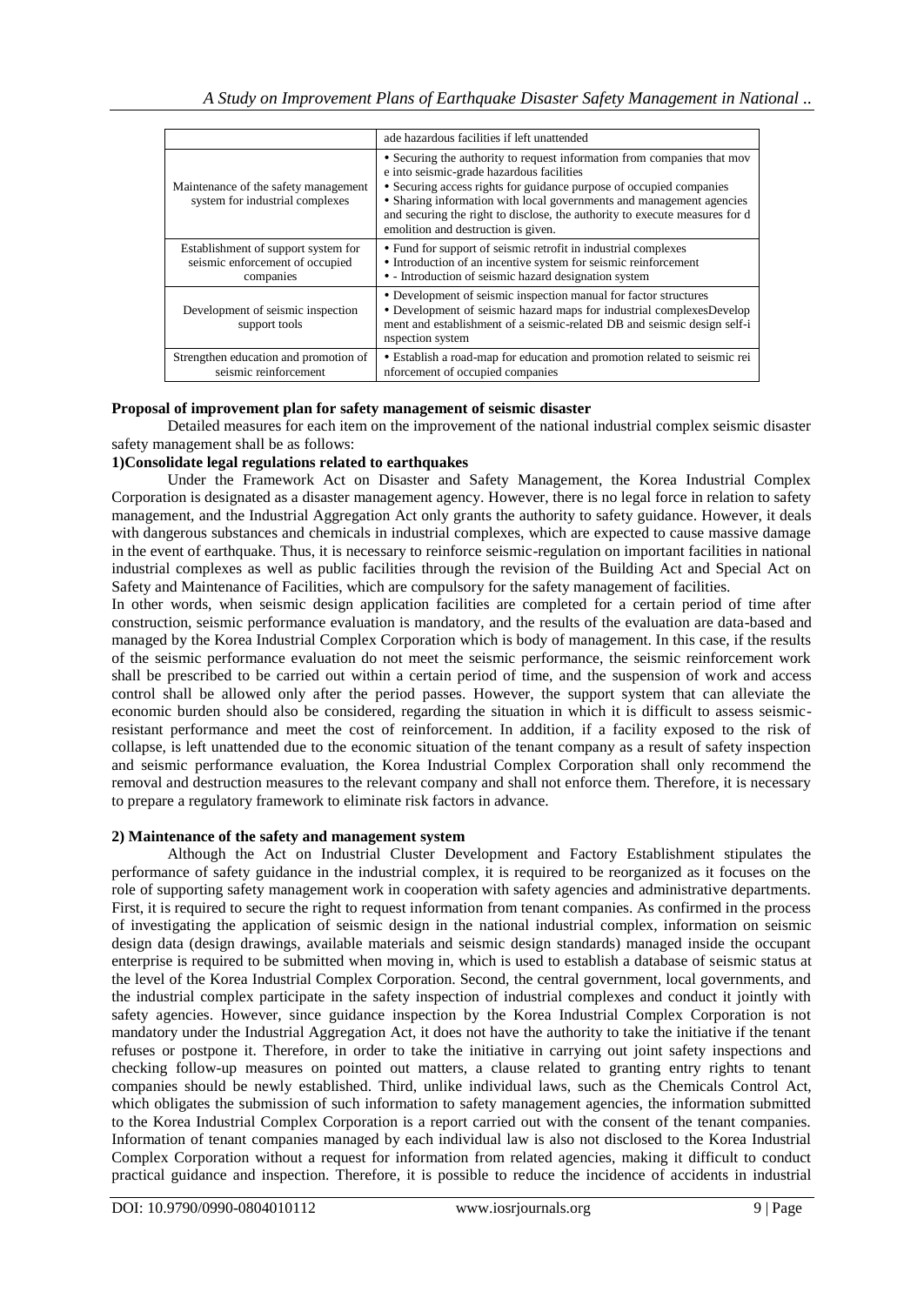complexes and to seek active countermeasures by creating a provision that allows sharing of safety information on electricity, gas and hazardous materials.

### **3) Establishment of support system for seismic retrofit of occupied company**

Small scale companies operating in the national industrial complex have difficulties in voluntarily carrying out seismic reinforcement due to difficulties in securing funds. It is necessary to secure the measures to prepare the support for national industrial complexes that are likely to spread to large-scale complex disasters. First, the Disaster Management Fund was operated under Article 68 of the Framework Act on the Management of Disasters and Safety to promote the seismic reinforcement project for existing public facilities, and as a result, the seismic rate of existing public facilities was improved to 62.3% (Ministry of Public Administration and Security, 2019). However, the scope of the seismic reinforcement project is limited to public facilities such as dams, roads, and ports, and it is difficult to apply the facilities of the tenant companies in the industrial complex with limited resources. In 2016, the Seismic-resistant Reinforcement Fund Act was proposed as a measure to secure funds needed for seismic reinforcement and emergency repair of educated facilities. In this regard, it is necessary to consider a plan to prepare and legislate a plan to create and operate a fund to support seismic reinforcement in industrial complexes.

Second, Japan plans to re-establish and revise the Act on the Promotion of Seismic Retrofit of Buildings to achieve a 95% seismic-resistant rate by 2020 while promoting the reconstruction of existing buildings or the improvement of earthquakes by 2025. The government prepared a system to support tax evasion and loans, such as support for domestic consumption, financial assistant for number and income tax cuts. In addition, administrative support such as introduction of special cases for ground area ratio and building to-land ratio, and certification marketing system for securing seismic performance of local government is provided (Huh. 2017; Kim, 2017; Sin, 2017). Referring to such a system, incentives are given to businesses operating in national industrial complexes at various levels, such as tax restrictions and loan support, to implement the certification system to promote voluntary participation of tenant companies in the seismic reinforcement. Third, the Ministry of Public Administration and Security was empowered to set up a dangerous zone, ban access, eviction, or order evacuation measures in the event of a disaster in accordance with the designated management guidelines such as facilities subject to specific management. It is necessary to consider a plan to introduce such a system to the Korea Industrial Complex Corporation to give the authority to suspend use and install no-access signs if the results of the seismic performance evaluation are very weak.

# 4) Development of seismic inspection tools

In order to fully investigate the seismic performance evaluation and inspection of buildings including work-pieces in the national industrial complex, it is necessary to develop support tools that can efficiently manage the as huge amounts of time and resources are spent. First, a manual containing standardized safety inspection standards and measures in the Korea Industrial Complex Corporation should be developed and distributed. Large companies that are relatively easy to secure safety management budgets and manpower can prepare their own inspection systems to systematically manage their own seismic-resistant reinforcement plans can be established and implemented. However, small tenants are left in a dangerous condition for some facilities due to difficulties in securing budgets and supplying safety experts. Therefore, by preparing and distributing standardized seismic inspection manuals and checklists, it can be used as basic data for establishing plans for seismic-resistant reinforcement and budgeting in the future by using them as the minimum inspection criteria for tenant companies. In addition, it can be used as educated materials for improving the professionalism of the safety managers of the tenant companies and the Korea Industrial Complex Corporation can also provide efficient safety inspections and guidance. Second, it is important to develop an industrial complex seismic hazard map. In order to minimize the amount of damage and efficiently manage it in the event of an earthquake disaster, information on areas and locations where vulnerable ground or facilities are concentrated in the national industrial complex is needed in advance. In Tokyo, Japan, as Figure no4, the risk level is relatively assessed at the local level every five years by dividing the risk into five scales, taking into account the risk of earthquakes and difficulties in activities such as evacuation or rescue in the event of a disaster. It is used as an indicator to select the priorities of seismic reinforcement plans and budgeting (Tokyo Metropolitan Government, 2015). The Korea Industrial Complex Corporation also conducts its own database construction and risk assessment for tenant companies in the complex to manage local risk information so that it can be used as data such as calculating damage-expected areas in the vent of an seismic disaster.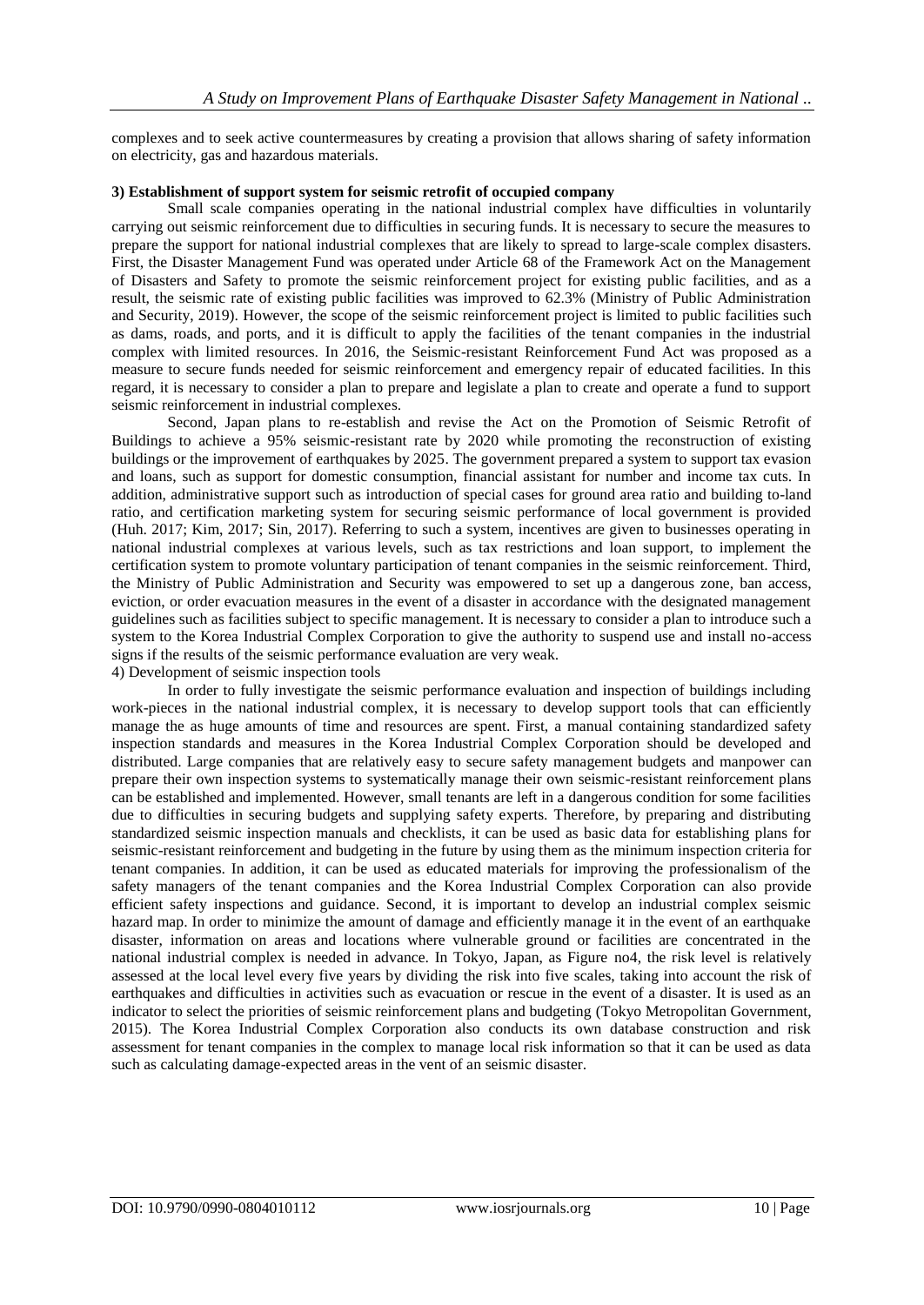

**Figure no4:** Tokyo Disaster Prevention Manual (https://www.metro.tokyo.lg.jp/).

Third, it is to develop and build a seismic design self-inspection system. As shown in Figure no5, the self-inspection system for seismic performance of buildings developed by the Seoul Metropolitan Government was able to verify the application of seismic design and the results of seismic performance evaluation by utilizing the facility information input and check-list. Considering the expertise of users using the inspection system and the accuracy of the input information, it is a simplified rough evaluation technique compared to the seismic performance evaluation conducted by specialized institutions. However, there is an advantage that it can be used as a role to induce the tenant company to recognize the risks and improve its performance.

| <b>MASSA</b><br>배이 제품서 홈페이지 사이비모느터 모집               | $\frac{1}{3628}$<br>Have Gow | - 건축물 대장정보 확인 및 수정<br>건축을 대답에 기록된 건물에 관한 기본정보를 확인하시고 있지 않는 동보가 있으면 수업에주세요.                                                                                                                                               |                                                                                                                                                                                                                               | 내진자가정검 평가결과(협골구조)                                                                                                                                                                                                                                                                                                                                                     |            |                   |  |
|-----------------------------------------------------|------------------------------|--------------------------------------------------------------------------------------------------------------------------------------------------------------------------------------------------------------------------|-------------------------------------------------------------------------------------------------------------------------------------------------------------------------------------------------------------------------------|-----------------------------------------------------------------------------------------------------------------------------------------------------------------------------------------------------------------------------------------------------------------------------------------------------------------------------------------------------------------------|------------|-------------------|--|
| 지진안전포털                                              | -<br>ــ                      | 건물 해기업자 및 규모                                                                                                                                                                                                             | 노 정경한 건물의 기본정보                                                                                                                                                                                                                |                                                                                                                                                                                                                                                                                                                                                                       |            |                   |  |
| Earthquaile Safety Ports                            | $\overline{\phantom{a}}$     | 일 - 유민들과 : 1541년 매월 때일<br>每对很矮 ?<br>19.<br>19                                                                                                                                                                            | 帯土                                                                                                                                                                                                                            | 对象需要()                                                                                                                                                                                                                                                                                                                                                                | 群 25 92 35 | 2009年度開 1854      |  |
|                                                     |                              | [ (건물 이불이 있는 경우 기업, 필수정보 이상)<br>건물이를<br>11280-15615                                                                                                                                                                      | 创作符                                                                                                                                                                                                                           | 555.2 ml                                                                                                                                                                                                                                                                                                                                                              | **         | 지상 : 3층 / 재하 : 1층 |  |
|                                                     |                              | (n) (연하적은 건물의 오른 층의 단적을 함한 같이며, (품은 3.3m입니다.)<br>219592<br>39.67                                                                                                                                                         | 平易店<br>学生製品                                                                                                                                                                                                                   | 121774<br>본크리를 백하다 바닥만으로 구성된 구조                                                                                                                                                                                                                                                                                                                                       | 子互相信       | 長江西新平区            |  |
|                                                     |                              | 各令(对位)<br>출 (유합출의 권격이 목상 면적의 20% 하만인 경우 출수에서 제외하시기 비중니다.)                                                                                                                                                                | 長島刺旱                                                                                                                                                                                                                          | 5 & ele #&sitteutil                                                                                                                                                                                                                                                                                                                                                   |            |                   |  |
|                                                     |                              | 축 X 축수의 원경여부에 대해서 하군의 증축여부 양육에 제결하주세요.<br>書奇(掲載)                                                                                                                                                                         | • 내진설계 직원이부                                                                                                                                                                                                                   |                                                                                                                                                                                                                                                                                                                                                                       |            |                   |  |
|                                                     | ٦μ.                          | 28 85                                                                                                                                                                                                                    |                                                                                                                                                                                                                               | 건축물대장 정보 및 입력하신 정보에 따르면 점검한 건물은 국내에 내진설계가 드립니까만 1월 1일/면 이후에 허가되었지만, 전계 법령<br>강의 내주실에 작용되어야 다리 내전설계가 적용되지 않았을 것으로 편단됩니다.                                                                                                                                                                                                                                               |            |                   |  |
|                                                     |                              | 99.08<br>* SNIRE@ LUNN9 *                                                                                                                                                                                                | • 지진위험 특기사항                                                                                                                                                                                                                   |                                                                                                                                                                                                                                                                                                                                                                       |            |                   |  |
| H                                                   | 73                           | 경을 구조했어<br>가정의 구조현실은 내진성능 평가를 얻어 줄모한 경보합니다. 건축물 때문에 기록된 자료를 설계 가정의 구조는 다른<br>수 있으므로 이래의 패시된 참조하며 신중하게 선택하시기 바랍니다.<br>子类颜料<br>神学生<br>###283818<br>실근은 금리로 (부)<br>조전조 부<br>22 行<br>列長相差 图                                  | <b>AUDI</b><br>St o traugh.<br>ti.                                                                                                                                                                                            | * 점검한 건축물은 지하층을 가지고 있습니다. 지하층이 존재하는 경우 지하층의 감이와 면역에 회원 지경에 대한 위원도가 물어볼 수 있<br>- 정리한 권불은 제단(승강기)상이 건물 한 쪽에 차루쳐 있어 지진 왕성 사 비틀것으로 만든 제대한 면접에 일정하며 건물인 순간이 죽지<br>- 청경청 경험은 건물설계시 경상문제 않은 하층이 증체하고 있습니다. 이는 건물만 잘하울 증가시켜 자전철부시 의원도가 증가하며 끝U<br>토언: 점검하단 정보에 따르면 평면 토는 입면 비정형성이 있는 건물로 흥가되었으므로 이러한 비정형성을 해소하기 위해 기존 구조해를<br>거하거나 다른 우차에 부패를 신설하여 비정형성을 감소시키는 방법을 적용할 수 있습니다 |            |                   |  |
|                                                     |                              | 茶煮时間<br>건물의 중축하부에 잔만 결문합니다. 건물 준공 후 상흥부분이 중축되어 현재 건물의 흡수가 건축을 태경에 기록된<br>추수보다 높은 경우 증축된 부분의 건축량협을 선택해 주시기 바랍니다.<br>○ 경찰활공이나 권도위치 전염료 현출에 종촉당견습니다.<br>© 존크의트로 한 출이 중축되었습니다.<br>@ 明显是 한 후에 증후되었습니다.<br>O F & OIL BARTIQUO. | o 예상되는 내진성능 o<br>우리나라 현행 내전설계 기준(KBC2009, 국토예영부 고시)에서 규정하고 있는 우리나라에서 발정 가능한 최<br>대 규모의 지진(대략 규모6, 진도 7~8)를 대상으로 평가한 결과는 다음과 같습니다.<br>내진선는 평가 결과<br>내진성능이 원저히 부족하므로 건축구조전문가에 의한 조속한 진단과 이에 따른 내진보감이 필요합니다.<br>(붕괴 확률 : 80% 이심) |                                                                                                                                                                                                                                                                                                                                                                       |            |                   |  |
| 건물 주소를 이용한 내진성능을 지세히 검색할 수 있는 <b>우리집 내진성능 자가점검▶</b> |                              | ◎ 美食料 開発師 資金試験                                                                                                                                                                                                           |                                                                                                                                                                                                                               |                                                                                                                                                                                                                                                                                                                                                                       |            | 82018.92          |  |

**Figure no5:** Seismic performance self-inspection System in Seoul (http://goodhousing.eseoul.go.kr/SeoulEqk/main.do).

### **5) Strengthen education and promotion of seismic reinforcement**

According to Article 45 of the Industrial Cluster Development and Factory Establishment Act, disaster management and safety guidance for the tenant companies of the industrial complex are as shown in Table 9. Each safety agency is taking the initiative in supporting education, public relations items, and the Korea Industrial Complex Corporation is playing a role in supporting them. In the event of an earthquake, it can spread to large-scale complex disasters where damage occurs to each facility, such as piping storage facilities and hazardous materials including gas and chemicals at the same time. In order for the Korea Industrial Complex Corporation to play the role of a general control tower as a disaster management agency in the future, it is necessary to establish an annual education and public relations road-map with a macroscopic perspective on the key managed items of each safety agency. To this end, the government can increase the efficiency of education and public relations by sharing and disseminating integrated information to related agencies by creating a clause that obligates the Korea Industrial Complex Corporation to notify educational and public relations data managed by each ministry through the revision of the relevant laws.

# **IV. Conclusion**

Earthquakes are frequent around the world, and in South Korea, the 2016 earthquake in Gyeongju has been confirmed to be the largest earthquake ever since the nation's earthquake observation. As the number of seismic detection continues to increase (Statistics Korea, 2018) due to the modernization of the seismic observation network and the improvement of the seismic analysis system, the importance of establishing efficient measures and management measures to prevent earthquakes, not seismic safety areas, is no longer